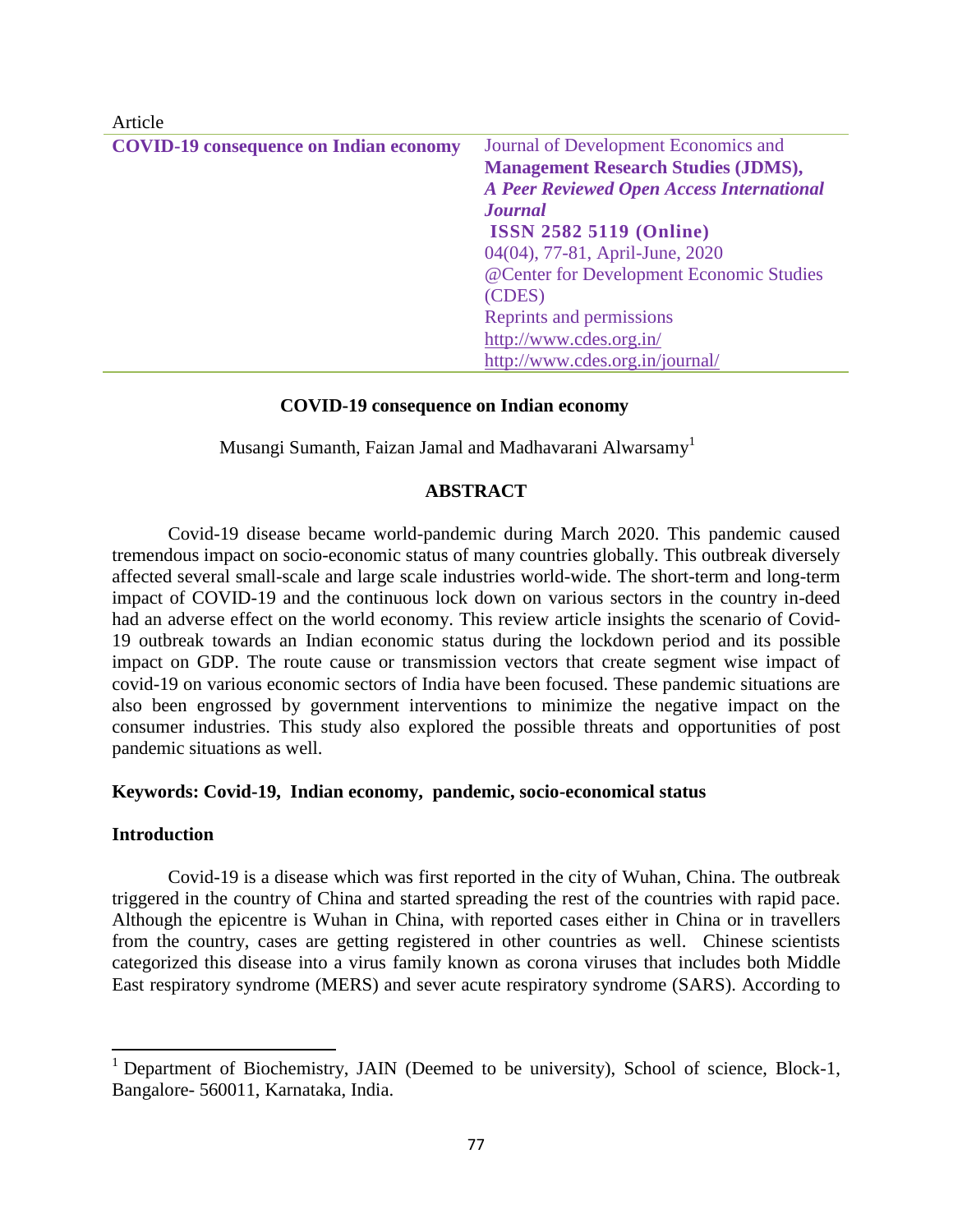### Journal of Development Economics and Management Research Studies (JDMS), A Peer Reviewed Open Access International Journal, ISSN 2582 5119 (Online), 04(04), 77-81, April-June, 2020.

the center for disease control and prevention (CDC) symptoms may occur within 2 days or may take 14 days after exposure or after coming in contact with an ill or infected individual.

After calculating the risk of transmission and intensity of COVID-19 outside China WHO declared this virus as Pandemic on March 11, 2020. Due to the slowing down of Chinese economy with cut in to production, supplying of global chain has been disordered. Industries around the world which are counting on Chinese inputs have witnessed contraction production. Movement of raw materials, transportation have even confined among other nations further slowed the global economic pursuit.

Although the strategy adopted by the Indian government (lockdown) to fight against the pandemic is providing the country with positive results in terms of protecting public health, restricting the dreadful disease from spreading in huge numbers compared to other Nations. However, this strategy is going to have a huge impact on the country's economy. India imports automobile parts, medical gear, and raw materials for medicine manufacturing from China. Due to the outbreak of covid-19 China declared an emergency, as a result of it there was no movement of goods from one end to the other. India faced crisis in not only the streams mentioned but also in several other sectors in which the country relied on China.





In the figure 1, the private companies and industries will experience a swift downfall of economy, but can bounce back rapidly within no time by the adoption of new technologies and new processes that could fit the scenario (Type 1). The country might experience swift downfall of economy and continues to move forward with the same pace for a period of time and bounce back slowly due to the pick up in economic sentiments is refereed as the U shaped curve (Type 2). The country's economy might see a rapid downfall of economic status but cannot bounce back because of non-response from economic sentiments in terms of consumption meeting demands competing other countries and downfall of value of currency (Type 3).

### **Impact of covid-19 on Indian gross domestic product (GDP):**

Gross domestic product measures the value of economic activity within a country. Strictly defined GDP is the sum of market values or prices of all final goods and services that is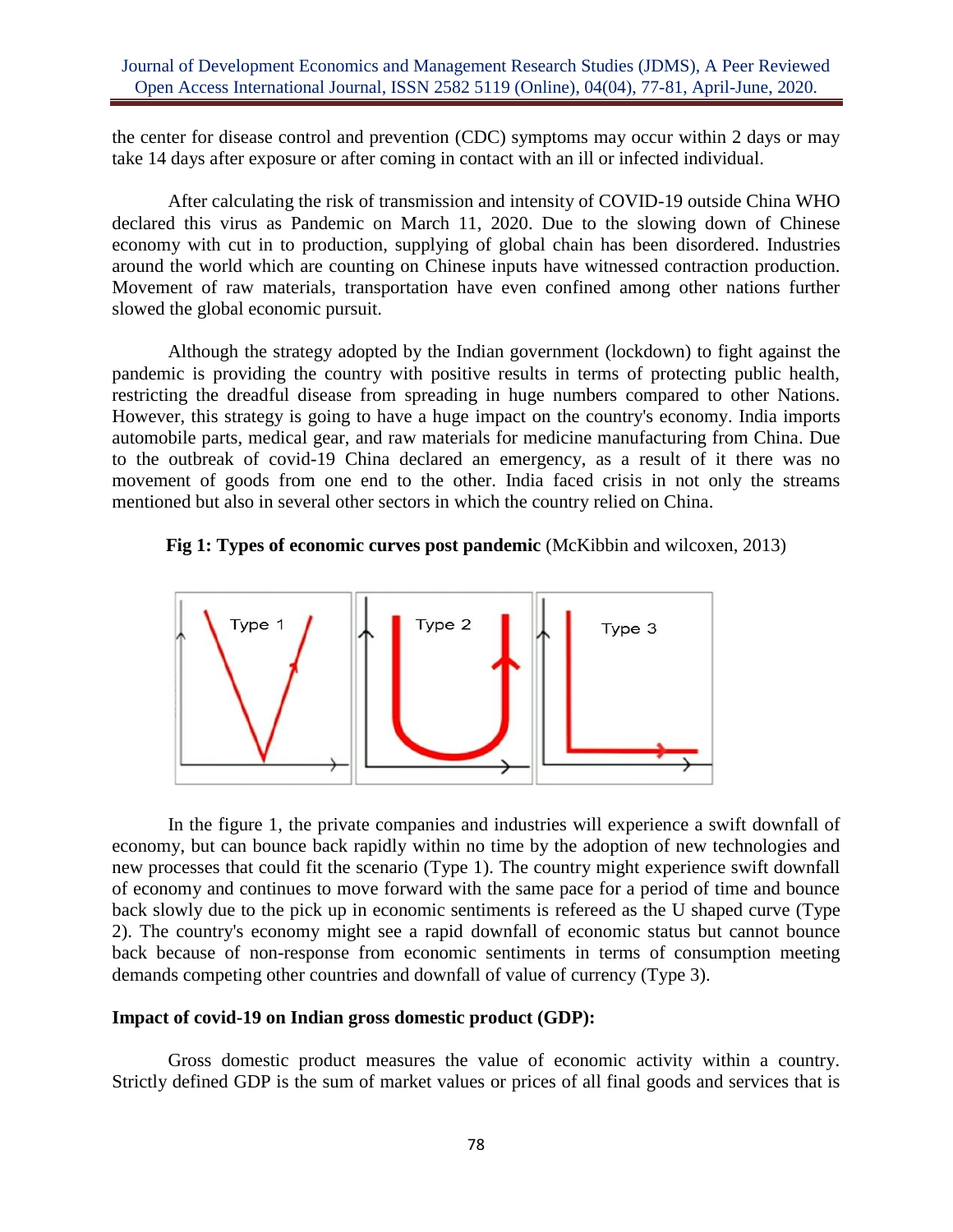being produced during a period of time. GDP is a number that expresses the output of a country in local currency.

### **GDP = consumption + investment + government expenditures + net exports**

Due to the existing circumstances, investments gets sharp blows due to less interest in investing money on lands, owning building , buying stocks of a company, withdrawing their stocks from share market, low utilization of consumer dispensable prices and making more savings. In order to maintain positive GDP value of a country all the components of it must be positive. Government expenditures should not exceed the income it gets through taxes like corporation tax, goods and services tax (GST), borrowing and other liabilities, income tax, non tax revenues, union excise duties, non debt capital receipts, customers / individual tax. Major areas of government expenditure includes state's share of taxes and duties, interest payments, federal programmes, defense, subsidies, pension, welfare schemes etc. The same applies for net exports as well. Net exports are the difference of exports of a country to its imports. The value of net exports stays positive only if the value of exports is more than the value of imports in terms of price or percentage.

Most of the trading in the Indian stock market takes place on its two stock exchanges: the Bombay Stock Exchange (BSE) and the National Stock Exchange (NSE). The BSE has been in existence since 1875. The NSE, on the other hand, was founded in 1992 and started trading in 1994.Coronavirus came out of syllabus for the world, and back home Indian markets were already facing issues like a growth slowdown, weak earnings and corporate governance issues in several companies. The outbreak of corona virus has added insult to the injury of an ailing economy. Although there are thousands of private companies, small scale industries in India, not every company gets itself registered in the share market. The approval comes from SEBI (securities exchange board of India).

# **Positive Impact of Covid-19**

# **(i) Pharmaceuticals**

Pharmaceuticals are not affected by this pandemic instead gained spot light. Pharmaceutical industries are inelastic to any economic crisis or even in economic recession that is because consumers who are supposed to take regular medication will invest their personal disposal price on medicines. Usage of masks and medical gear for medical staff was made compulsary. So that pharmaceuticals tops the list.

# **(ii) Online videoconferencing sectors**

Video conference apps and managing authorities have grabbed the opportunity and created a platform to expand their business. With no movement of people, educational institutions and marketing companies are reliant on these platforms to stay in contact and manage their business.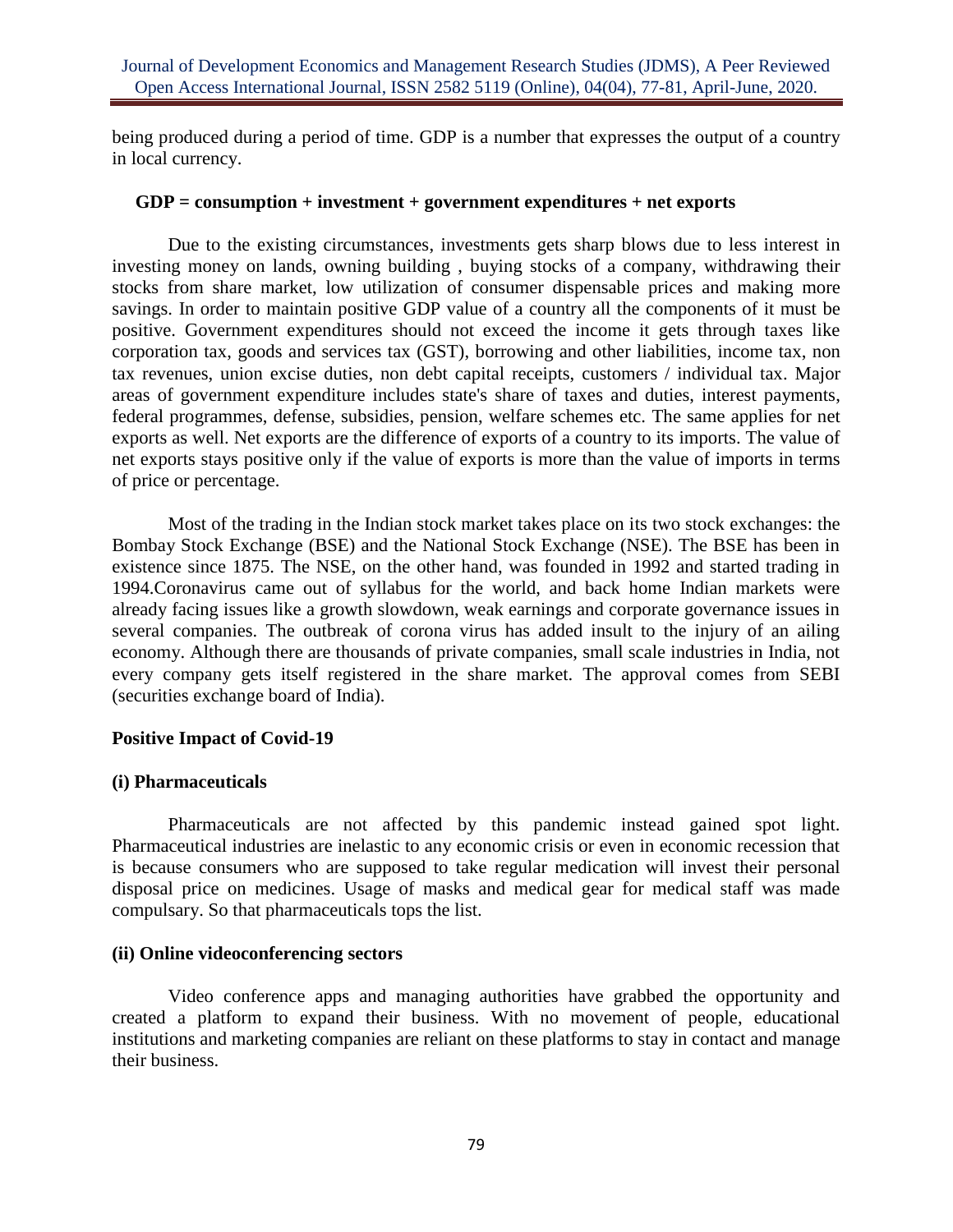# **(iii) E-Commerce**

E-commerce units like Amazon, JD.com (China) grew their business amidst of lockdown. Amazon ramps up hiring opening 100,000 new roles to support people relying on their services in the stressful time. They have announced that the company will invest over 350 million USD globally to increases the pay by 2\$/ hour. As a result of lockdown essential commodities are made to reach consumers door steps and maintain social distancing in the containment zones or in places where the severity of the dreadful disease is high. This type of economic industries not only includes the industries mentioned above but also includes entertainment, streaming and gaming, logistics and delivery etc., (Liu, 2020)

### **Negative Impact of Covid-19**

The industries or companies which belong to the below category are greatly affected by the pandemic due to restricted movement of goods and non-utilization of manpower. The categories such as banking, education, healthcare, manufacturing industries have moderate impact due to the pandemic outbreak. These industries shall have only two growth scales either they completely bounce back and gets on tract or they remain struggling (Lee and Mckibbin, 2004)

| 1.Airlines    | 2. Stock market          | 3.Oil and gas      | 4. Construction       | 5.Mining                      |
|---------------|--------------------------|--------------------|-----------------------|-------------------------------|
| 6.Product     | 7. Employment            | 8.Professional     | 9. Entertainment $\&$ | 10. Office stationary         |
| manufacturing | services                 | sports             | cinema                | <i>&amp;</i> supplies         |
| 11. Books     | 12.Travel                | 13. Cement &       | 14.Building           | 15. News papers               |
|               |                          | concrete           | materials & supply    |                               |
|               |                          |                    | deals                 |                               |
| 16.Motor      | 17. Energy               | 18. Private equity | 19.Home               | 20. Gift stores               |
| vehicle       | companies                |                    | furnishing            |                               |
| dealers       |                          |                    |                       |                               |
| 21.Cruize     | 22. Investor<br>business | 23. Restaurants    | 24. Real estates      | 25. Private<br>transportation |

Table: 1 List of mostly affected sectors due to COVID-19 pandemic

# **Post pandemic measures**

The government has announced some relief packages like working capital support, loan restructuring and credit terms alterations to increase spending power of consumers. State government has to ensure proper flow of money and packages through continuous monitoring. GST stimulus by way of providing discounts or concessions or lowering tax on certain categories like household goods, sanitation and medical equipment would help boosting demand on these productions thereby increasing country's economy.